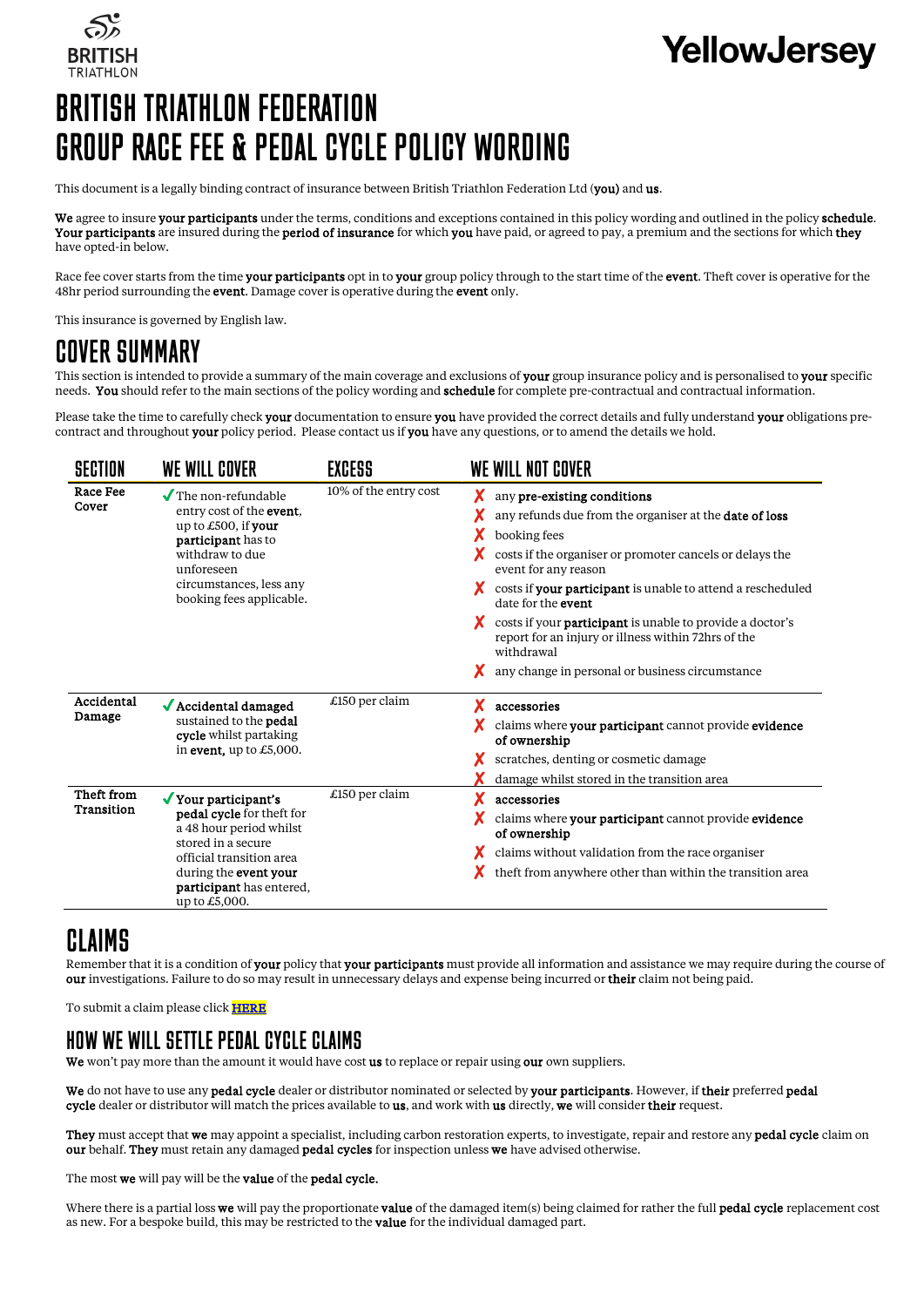

# YellowJersey

## **DEFINITIONS**

The following words or phrases highlighted by the use of bold print have the same meaning whenever they appear in this document, the **schedule** and endorsements:

| Accident / accidental      | A sudden or unexpected crash, fall or impact whilst using their pedal cycle in the event which causes damage to your<br>participant and/or their pedal cycle, during the period of insurance.                                                                                                                                                                                                                                                                                                                                                                                                                                                                                                                                                                                                                                                                                                                                                                                                                                                                                                                                                                                                                                                                                                                                                                                                                                                                                                                                                                                                                                                                                                                                                                                                                                                                                                                                                                                                                                                                                                                                                                                                         |  |  |
|----------------------------|-------------------------------------------------------------------------------------------------------------------------------------------------------------------------------------------------------------------------------------------------------------------------------------------------------------------------------------------------------------------------------------------------------------------------------------------------------------------------------------------------------------------------------------------------------------------------------------------------------------------------------------------------------------------------------------------------------------------------------------------------------------------------------------------------------------------------------------------------------------------------------------------------------------------------------------------------------------------------------------------------------------------------------------------------------------------------------------------------------------------------------------------------------------------------------------------------------------------------------------------------------------------------------------------------------------------------------------------------------------------------------------------------------------------------------------------------------------------------------------------------------------------------------------------------------------------------------------------------------------------------------------------------------------------------------------------------------------------------------------------------------------------------------------------------------------------------------------------------------------------------------------------------------------------------------------------------------------------------------------------------------------------------------------------------------------------------------------------------------------------------------------------------------------------------------------------------------|--|--|
| Accessories                | Pedal cycle related equipment and clothing owned by your participant and used in conjunction with the pedal cycle which<br>are not essential to its operation, including but not limited to: clothing, jerseys, bib shorts, helmets, glasses, wetsuits, cycle<br>shoes, saddle bags, cycle computers, bottle cages, bottles, clip on tri bars.                                                                                                                                                                                                                                                                                                                                                                                                                                                                                                                                                                                                                                                                                                                                                                                                                                                                                                                                                                                                                                                                                                                                                                                                                                                                                                                                                                                                                                                                                                                                                                                                                                                                                                                                                                                                                                                        |  |  |
| Date of Loss               | The date your participant first became aware of the incident that either caused accidental damage to their pedal cycle, or<br>that caused <b>them</b> to withdraw from the <b>event</b> .                                                                                                                                                                                                                                                                                                                                                                                                                                                                                                                                                                                                                                                                                                                                                                                                                                                                                                                                                                                                                                                                                                                                                                                                                                                                                                                                                                                                                                                                                                                                                                                                                                                                                                                                                                                                                                                                                                                                                                                                             |  |  |
| Event                      | The race your participant entered, when opting into your group policy.                                                                                                                                                                                                                                                                                                                                                                                                                                                                                                                                                                                                                                                                                                                                                                                                                                                                                                                                                                                                                                                                                                                                                                                                                                                                                                                                                                                                                                                                                                                                                                                                                                                                                                                                                                                                                                                                                                                                                                                                                                                                                                                                |  |  |
| Evidence of<br>Ownership   | Original purchase receipt, showing the date, price paid, details of the <b>pedal cycle</b> including name and address of seller(s).                                                                                                                                                                                                                                                                                                                                                                                                                                                                                                                                                                                                                                                                                                                                                                                                                                                                                                                                                                                                                                                                                                                                                                                                                                                                                                                                                                                                                                                                                                                                                                                                                                                                                                                                                                                                                                                                                                                                                                                                                                                                   |  |  |
| Participant                | An entrant in one of <b>your events</b> who has opted-in to this group policy.                                                                                                                                                                                                                                                                                                                                                                                                                                                                                                                                                                                                                                                                                                                                                                                                                                                                                                                                                                                                                                                                                                                                                                                                                                                                                                                                                                                                                                                                                                                                                                                                                                                                                                                                                                                                                                                                                                                                                                                                                                                                                                                        |  |  |
| Pedal Cycle                | Any bicycle, tricycle, tandem or trailer cycle (powered by human pedalling and/or an electric battery with an output not<br>exceeding 250w and 15.5 mph), including all components, equipment upgrades, or cycle related equipment which form part of<br>the pedal cycle and are essential to its operation and which are owned by your participant or for which they are legally<br>responsible.                                                                                                                                                                                                                                                                                                                                                                                                                                                                                                                                                                                                                                                                                                                                                                                                                                                                                                                                                                                                                                                                                                                                                                                                                                                                                                                                                                                                                                                                                                                                                                                                                                                                                                                                                                                                     |  |  |
| Period of Insurance        | The period for which this policy is in force as shown on the schedule. Participants are only covered for accidental damage of<br>their pedal cycle whilst partaking in the event, and for theft of their pedal cycle for the 48 hours surrounding the event.<br>Race fee cover starts from when <b>they</b> opt in to this policy, until the start time of the <b>event</b> .                                                                                                                                                                                                                                                                                                                                                                                                                                                                                                                                                                                                                                                                                                                                                                                                                                                                                                                                                                                                                                                                                                                                                                                                                                                                                                                                                                                                                                                                                                                                                                                                                                                                                                                                                                                                                         |  |  |
| Pre-existing<br>condition: | Any respiratory condition (relating to the lungs or breathing), heart condition, stroke, Crohn's disease, epilepsy,<br>a)<br>allergy, or cancer for which your participants have ever received treatment (including surgery, tests or<br>investigations by a doctor or a consultant/specialist or prescribed medication).<br>Any psychiatric or psychological condition (including anxiety, stress and depression) for which <b>they</b> have suffered<br>b)<br>which they have received medical advice or treatment or been prescribed medication for in the last five years.<br>Any medical condition for which they have received surgery, in-patient treatment or investigations in a hospital or<br>c)<br>clinic within the last 12 months, or for which they are prescribed medication.<br>Any disease, illness or injury they are aware of but for which they have not had a diagnosis.<br>d)                                                                                                                                                                                                                                                                                                                                                                                                                                                                                                                                                                                                                                                                                                                                                                                                                                                                                                                                                                                                                                                                                                                                                                                                                                                                                                  |  |  |
| Schedule                   | The document showing the details of the insured person and the cover provided.                                                                                                                                                                                                                                                                                                                                                                                                                                                                                                                                                                                                                                                                                                                                                                                                                                                                                                                                                                                                                                                                                                                                                                                                                                                                                                                                                                                                                                                                                                                                                                                                                                                                                                                                                                                                                                                                                                                                                                                                                                                                                                                        |  |  |
| Terrorism                  | An act, or the threat of an act, by any person or group of persons, whether acting alone or on behalf of or in connection with<br>any organisation or government, that:<br>a) Is committed for political, religious, ideological or similar purposes; and<br>b) Is intended to influence any government or to put the public, or any section of the public, in fear, and<br>c) i. involves violence against one or more persons; or<br>ii. involves damage to property; or<br>iii. endangers life other than that of the person committing the action; or<br>iv. creates a risk to health or safety of the public or a section of the public; or<br>v. is designed to interfere with or to disrupt an electronic system.                                                                                                                                                                                                                                                                                                                                                                                                                                                                                                                                                                                                                                                                                                                                                                                                                                                                                                                                                                                                                                                                                                                                                                                                                                                                                                                                                                                                                                                                              |  |  |
| They/Them/Their            | Your participants.                                                                                                                                                                                                                                                                                                                                                                                                                                                                                                                                                                                                                                                                                                                                                                                                                                                                                                                                                                                                                                                                                                                                                                                                                                                                                                                                                                                                                                                                                                                                                                                                                                                                                                                                                                                                                                                                                                                                                                                                                                                                                                                                                                                    |  |  |
| <b>United Kingdom</b>      | England, Scotland, Wales, the Channel Islands, Isle of Man and Northern Ireland.                                                                                                                                                                                                                                                                                                                                                                                                                                                                                                                                                                                                                                                                                                                                                                                                                                                                                                                                                                                                                                                                                                                                                                                                                                                                                                                                                                                                                                                                                                                                                                                                                                                                                                                                                                                                                                                                                                                                                                                                                                                                                                                      |  |  |
| Value                      | This may be defined by using one of the following circumstances at our discretion. Values will be in GBP, inclusive of VAT:<br>new or second hand <b>pedal cycles</b> will be valued at the price <b>your participant</b> paid, including the sum of any parts or<br>a)<br>upgrades which they purchased and which form part of their pedal cycle;<br>new or second hand <b>pedal cycles</b> will be valued at the price your participant paid;<br>b)<br>vintage or antique pedal cycles which are of particular worth due to their age, style or collectability, will be valued at<br>c)<br>the sum shown in any valuation your participant provides to us, provided that such valuation is less than three<br>years old and has been provided by a vintage cycle retailer or other suitably qualified valuation expert. If your<br>participant is unable to provide photos documenting the condition of their pedal cycle at the time of the valuation,<br>they must accept our valuation;<br>heavily discounted bikes will be valued at the undiscounted replacement cost at the purchase date for a <b>pedal</b><br>d)<br>cycle which, when purchased from new, benefited from a significant and one-off discount. This discount must be<br>visible on purchase receipt from a recognised retailer. If your participant has added parts to this since, we will<br>include these at price they paid;<br>custom builds will be valued at the price your participant paid for the sum of all the parts, including reasonable<br>e)<br>labour costs but excluding accessories;<br>ex-demo, ex-display or ex-team pedal cycles will be valued at the price your participant paid, including any parts or<br>f)<br>upgrades they've added;<br>prize or gifted new pedal cycles will be valued at the RRP at the time of receipt, with evidence of the RRP and<br>g)<br>evidence of gifting. Any parts or upgrades will be included on top;<br>gifted second hand or used pedal cycles will be valued at the price paid. If your participant is unable to evidence<br>h)<br>this cost, we reserve the right to apply our view of value based on the pedal cycle's condition and current market<br>value. |  |  |
| We/Us/Our                  | The insurers named in the guidance notes of this policy wording.                                                                                                                                                                                                                                                                                                                                                                                                                                                                                                                                                                                                                                                                                                                                                                                                                                                                                                                                                                                                                                                                                                                                                                                                                                                                                                                                                                                                                                                                                                                                                                                                                                                                                                                                                                                                                                                                                                                                                                                                                                                                                                                                      |  |  |
| You/Your                   | The insured person named on the <b>schedule</b> whose business is registered in the <b>United Kingdom.</b>                                                                                                                                                                                                                                                                                                                                                                                                                                                                                                                                                                                                                                                                                                                                                                                                                                                                                                                                                                                                                                                                                                                                                                                                                                                                                                                                                                                                                                                                                                                                                                                                                                                                                                                                                                                                                                                                                                                                                                                                                                                                                            |  |  |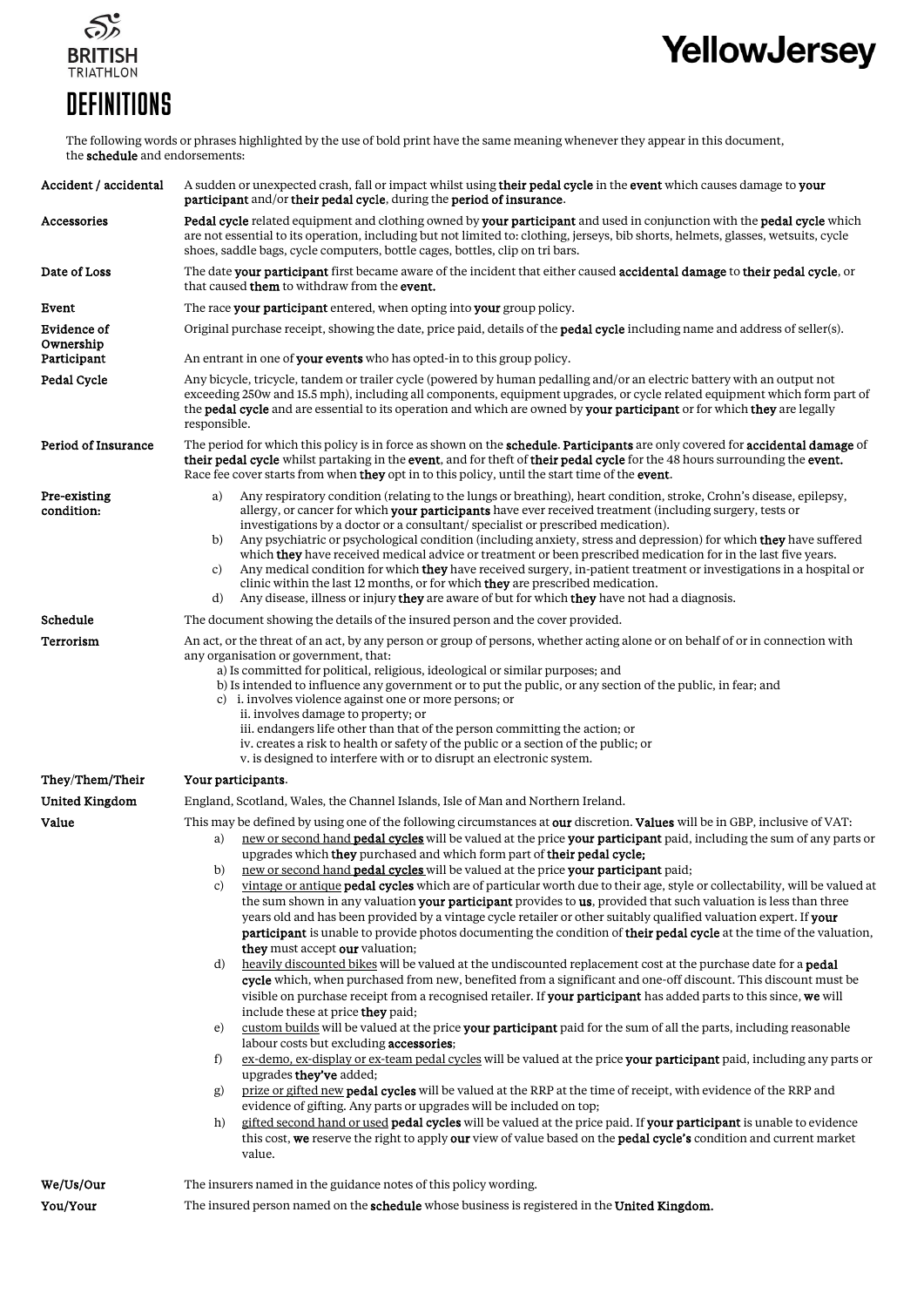

# **YellowJersey**

### SECTION 1 - RACE FFF

### WHAT IS COVERED

- $\blacklozenge$  We will cover your participant, if they need to withdraw from the event, due to a sudden, unexpected and unforeseeable event that takes place after **they** entered the **event** or opted in to this group policy (whichever is the latter), that prevents **them** from reasonably taking part.
- $✓$  We will pay the non-refundable race fee cost, less any refunds applicable at the **date of loss**, up to £500.

### WHAT IS NOT COVERED

- X the excess (10% of the entry cost)
- ✘ booking fees
- X claims due to pre-existing conditions
- X any refunds due from the organiser at the **date of loss**
- ✘ if they change their mind or have a change of personal or business circumstance
- $\bm{\chi}$  if they cannot provide a medical report to justify their claim, dated within 72hrs of the injury or cancellation
- X any costs if the event organiser, cancels, postpones or reschedules the **event**
- X costs if your participant is unable to attend a rescheduled date for the event
- X claims for fertility or pregnancy related reasons, unless they suffer complications
- ✘ claims due to any Government intervention

### SECTION 2 - ACCIDENTAL DAMAGE

### WHAT IS COVERED

**We** will cover your participant's pedal cycle for accidental damage sustained in the event (up to £5,000).

### WHAT IS NOT COVERED

- X the excess
- X claims where they cannot provide evidence of ownership
- X accidental damage not sustained in the event
- ✘ unexplained accidental damage
- X claims for a frame or wheelset unless there are visible signs of structural damage
- ✘ any marring, scratching, denting or cosmetic damage
- ✘ accessories
- ✘ consequential losses arising from an uninsured event or damage.

### SECTION 3 - THEFT FROM TRANSITION

### WHAT IS COVERED

◆ We will cover your participant's pedal cycle (up to £5,000) for theft from the designated and secured transition area of the event, for up to 48 hours surrounding the event.

### WHAT IS NOT COVERED

- X the excess
- X claims where they cannot provide evidence of ownership
- $\chi$  theft if you and the police have not been notified within 48 hours of the theft occurring
- ✘ theft if their pedal cycle is left in transition for more than 48 consecutive hours surrounding the event
- ✘ accessories
- ✘ theft if the transition area is not marshalled or secured
- $\boldsymbol{\chi}$  theft from anywhere other than within the transition area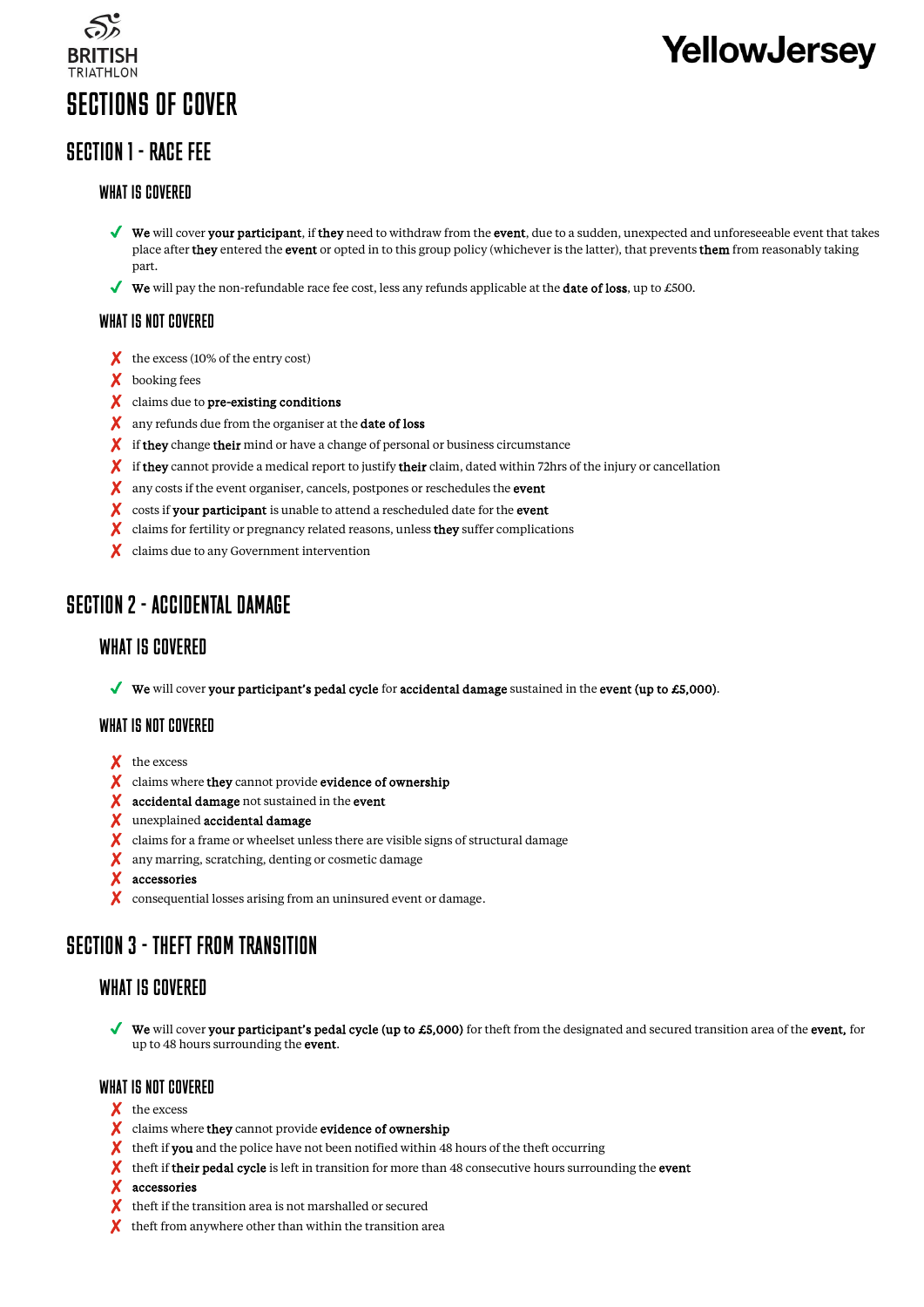

# **YellowJersev**

## GENERAL EXCLUSIONS

We will not pay any element of any claim if it involves any the following causes:

- $\boldsymbol{\chi}$  any act of fraud or dishonesty, as determined by us
- X if the date of loss occurred before the period of insurance
- ✘ accessories

✘ professional cycling of any kind

- ✘ pre-existing conditions
- ✘ suicide, attempted suicide or deliberate injury to themselves or putting themselves in unnecessary danger (unless trying to save human life)
- ✘ solvent use, being under the influence of drugs or alcohol, except those prescribed by a registered doctor, or drugs which have been prescribed by a registered doctor and not those prescribed for drug addiction
- X engaging in any criminal act
- ✘ natural disasters
- ✘ financial default,
- X any epidemic or pandemic
- X any act of terrorism
- X pollution or threat of pollutant release.

### **REFIINDS**

- Refund within the initial 14-day period Your participants may cancel their cover under your group policy and receive a 100% refund of their opt-in costs, without giving reason, by sending us written notice within 14 days of the date they opted in, or if later, within 14 days of them receiving their contractual documentation. However, we will not refund any of their opt-in costs if they have made a claim.
- Refund after the initial 14-day period Whilst your participants may cancel this cover after the 14-day cooling-off period, no refund of their opt-in costs will be payable.
- Refund if the event is cancelled or postponed by the organiser or governing body

If the event has been cancelled by the organiser, or a cancellation has been enforced by a governing body, we will refund 75% of your participants' group policy opt-in cost. They must request the refund by emailin[g support@yellowjersey.co.uk](mailto:support@yellowjersey.co.uk) within 14 days of the date of the event cancellation, otherwise no refund will be paid. For the avoidance of doubt, the date of cancellation shall begin on the day that BTF sends **participants** a written notification via email declaring that an **event** is cancelled.

Refund by us

We may cancel a **participant's** cover by sending them 7 days' notice to their last known address. We will refund in full, so long as they have not made a claim. If they have made a claim, there will be no refund.

## COMPLAINTS PROCEDURE

It is our intention to give your participants the best possible service. If they have any questions or concerns about this insurance or the handling of a claim, they should contact us using the details below:

Yellow Jersey, Prospero, 73 London Road, Redhill, Surrey, RH1 1LQ | Tel: 0333 003 0600 | Email[: support@YellowJersey.co.uk.](mailto:support@YellowJersey.co.uk)

If it is not possible to reach an agreement, they have the right to make an appeal to the Financial Ombudsman Service. This also applies if they are insured in a business capacity and have an annual turnover of less than  $\pounds 2$ million and fewer than ten staff. They may contact the Financial Ombudsman Service at: The Financial Ombudsman Service, Exchange Tower, London, E14 9SR | Tel: 0300 123 9 123 | Email: complaint.info@financial-ombudsman.org.uk. The above complaints procedure is in addition to your statutory rights as a consumer. For further information about their statutory rights contact their local authority Trading Standards Service or Citizens Advice Bureau.

## GUIDANCE NOTES

This insurance is Underwritten by AWP P&C SA and administered in the UK by AWP Assistance UK Ltd trading as Allianz Assistance.

AWP Assistance UK Ltd is authorised and regulated by the Financial Conduct Authority.

AWP P&C SA is duly authorised in France and the United Kingdom and subject to limited regulation by the Prudential Regulation Authority and the Financial Conduct Authority.

## SEVERAL LIABILITY NOTICE

The subscribing insurers' obligations under contracts of insurance to which they subscribe are several and not joint and are limited solely to the extent of their individual subscriptions. The subscribing insurers are not responsible for the subscription of any co-subscribing insurer who for any reason does not satisfy all or part of its obligations.